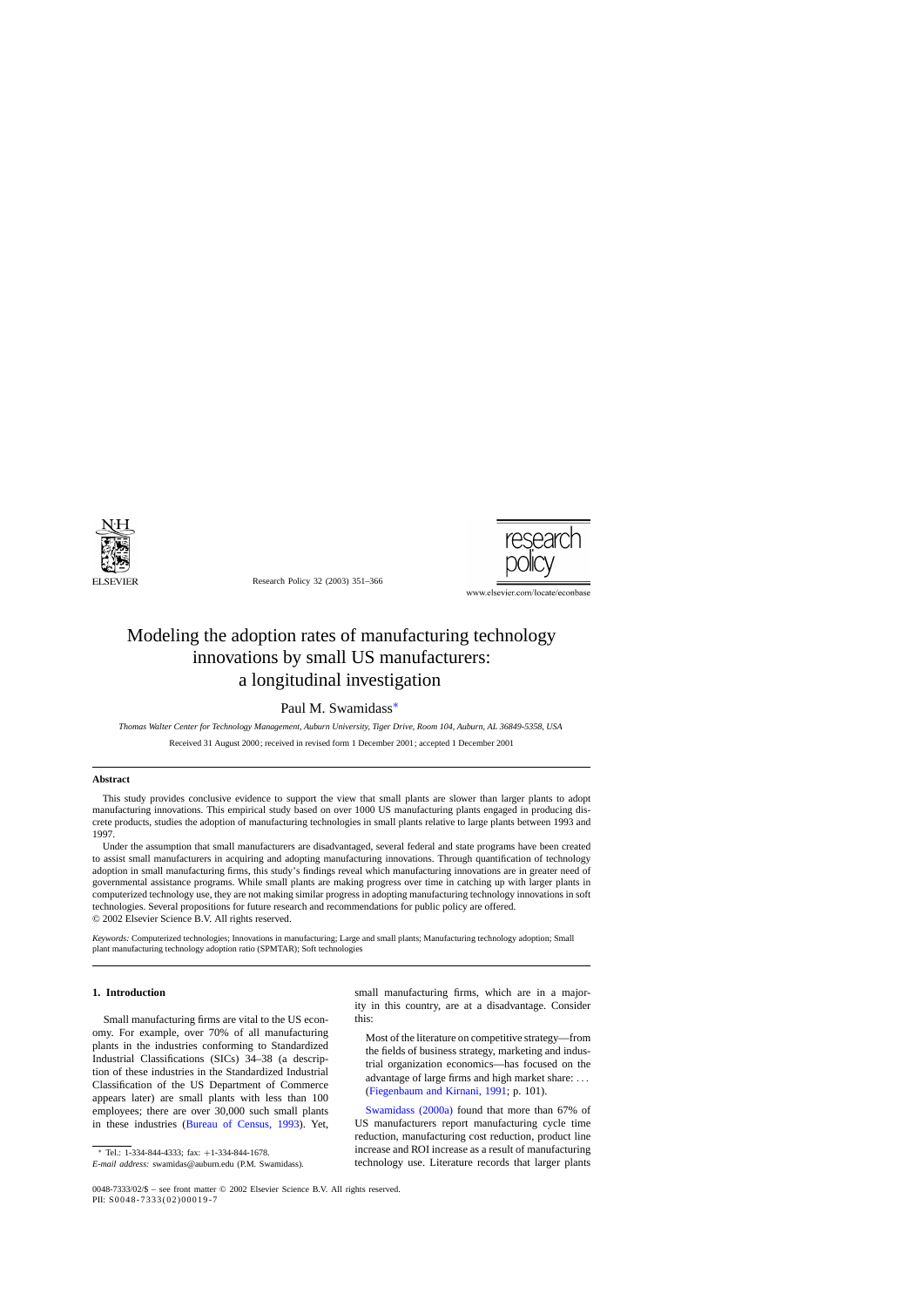use more manufacturing technologies than small plants ([Swamidass and Kotha, 1998; p](#page--1-0). 31). The focus of this study is to estimate how much small plants lag behind larger plants in manufacturing technology use.

#### **2. Research background**

Since advanced manufacturing technology adoption is one form of innovative activity of the firm, let us consider the literature on the subject. The study of firm size upon innovative activity in the form of innovational effort and innovational success has a long history and has a classical tone to it ([Schumpeter,](#page--1-0) [1934\).](#page--1-0) One debate central to this issue surrounds the question, "Which is more innovative—the small firm or the larger one in regards to the use of new manufacturing technologies?" Let us consider the evidence in regards to manufacturing technology use.

First, in a study of JIT use (JIT is one of the soft technologies investigated in this study) among small as well as larger plants in the US, [White et al. \(1999\)](#page--1-0) covered manufacturers, who are members of the Association for Manufacturing Excellence (AME). They compared small manufacturers (employment <250) to larger manufacturers (employment >1000). Using a sizable sample of 454 responses, they concluded that "JIT implementations are more common and more advanced in large US manufacturers than in small;...." (p. 1).

Second, [Swamidass and Kotha \(1998\)](#page--1-0) studied the relationship between manufacturing technology use and size using survey and secondary data from 160 firms from industries covered by SIC 34–38 listed in the *Compustat* database (produced and marketed by the Standard and Poor's Corporation, Englewood, CO). They studied the use of four groups of technologies and found that the use of the following three groups of technologies "increases with size" (p. 32).

1. Seven *information exchange and planning technologies*, which include LAN, computers used for factory control, computers for production planning, EDI, MRP and MRP II, and inter-company networks.

- 2. Five *automation technologies for high-volume production*, which include computer-aided quality control, computer-aided inspection, robots, and manufacturing-automation protocol.
- 3. Four *flexible automation technologies for lowvolume production*, which include NC/CNC machines, programmable controllers, CAD/CAM, and FMC/FMS.

[Swamidass and Kotha \(1998\)](#page--1-0) report that compared to other groups in the list above, *flexible automation technology in low-volume* production "grows faster ... with increase in firm size. This may be due to the generally capital intensive nature of items such as FMS ... " (p. 32). To date, [Swamidass and Kotha](#page--1-0) [\(1998\)](#page--1-0) provide the most robust findings concerning the increased use of a variety of technologies (16 in all) with size. Their study provides fairly strong evidence that larger manufacturers use more technologies and with greater sophistication.

Third, [Acs and Audretsch \(1990\)](#page--1-0) found that the "relatively high cost of NC machines explains both their slow rate of diffusion as well as the bias in diffusion rates towards large firms" (p. 109).

Fourth, using Canadian firms, [Globerman \(1975\)](#page--1-0) confirmed the findings of [Mansfield et al. \(1971\)](#page--1-0) that the probability of adopting NC machines was positively related to firm size.

Finally, using samples of over 1000 plants, [Swamidass \(1996, 2000a\)](#page--1-0) studied the use of 15 technologies (1996) and 17 technologies (2000a) and found that small plants used fewer manufacturing technologies in both instances. His explanation for this phenomenon is as follows.

- Small plants may need assistance to understand the use and benefits of new technologies.
- The training expense may hold back small plants from investing in manufacturing technologies.
- Funds for investment may be more difficult to obtain.

In summary, the foregoing illustrates the consistency of evidence that small plants do not use manufacturing technologies as much as larger plants, and do not use them with the same level of sophistication. Below is a tabulated summary of very recent studies comparing technology use in small and larger plants.